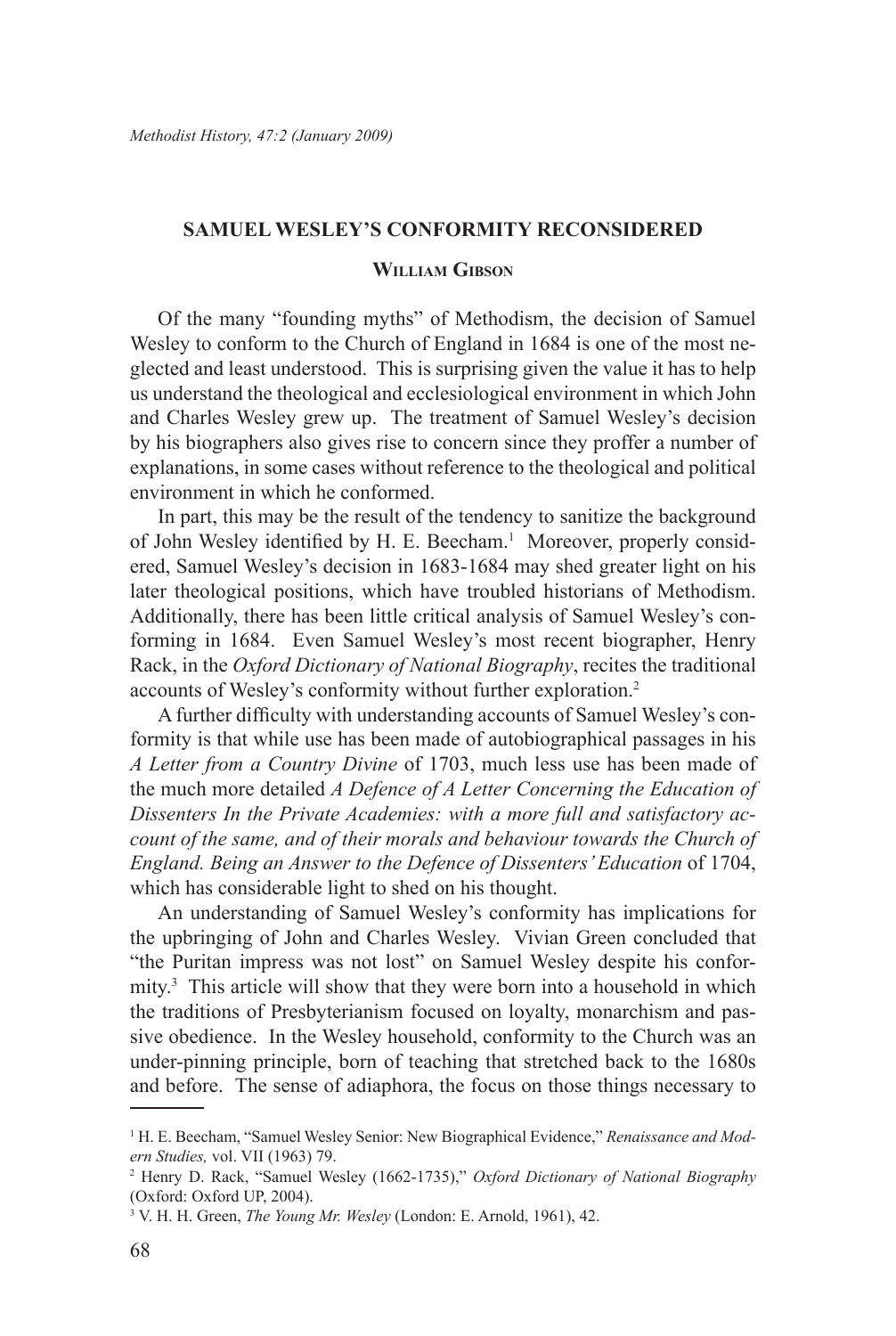salvation and the release of those things that were not, was also an important feature. John and Charles Wesley were raised on these principles and they informed their lives' work.

The earliest account of Samuel Wesley's conformity appears in Adam Clarke's 1823 work, Memoirs of the Wesley Family.<sup>4</sup> Clarke advanced three descriptions of Wesley's decision to conform, which really amount to three accounts of the same motive, his disillusionment with the dissenting academies. Clarke claimed that Samuel Wesley abandoned Dissent because of the faults of the academies "which from one of his publications on the subject we learn were very reprehensible . . . ." This publication was the anonymous tract *A Letter From a Country Divine To His Friend in London Concerning the Education of the Dissenters, In Their Private Academies; In Several Parts of this Nation*, a work drafted in the early 1690s, but not published until 1703. To support this he cited John Wesley's account of his father's conformity. In it, Wesley claimed his father had been asked to write a defence of the Dissenters and, in the process of examining the case for Dissent, "he himself conceived he saw reason to change his opinions and actually formed a resolution to renounce the Dissenters, and attach himself to the Established Church."5 The third source Clarke offered is Samuel Wesley's own account from a 1704 defence of his *Letter to a Country Divine*. 6 This indicated that, while at Charles Morton's Dissenting Academy in Newington Green, he encountered two Anglican clergy, both relatives, one of whom, while he was in London visited Samuel and "gave me arguments against that Schism . . . as added to my resolutions when I began to think of leaving it [Dissent]."7

While he was a student at Oxford, Samuel was persuaded to write an account of the Dissenting Academies, probably a first draft of the tract that was later published as *A Letter From a Country Divine*, and perhaps the task referred to by John Wesley. During its writing Wesley met some fellow students of a dissenting academy whose conversation "was so fulsomely lewd and profane that I could not endure it; but went to the other side of the room." Samuel Wesley was not just offended by the students' vulgarity. Their political views were equally obnoxious to him. He wrote, "they all fell railing at monarchy, and blaspheming the memory of King Charles the Martyr, discoursing of their calves head club." They even talked of inserting a live cat or hare into a pie to frighten a monarchist cleric and cause a "halloo." As Clarke indicated, this seemed to be the culmination of "a predisposing bias to that separation for some time."8 Problematically, however, Clarke did not

<sup>4</sup> Adam Clarke, *Memoirs of the Wesley Family Collected Principally from Original Documents* (London: J. & T. Clarke, 1823).

<sup>5</sup> Clarke, 60-61.

<sup>&</sup>lt;sup>6</sup> Published as *A Defence of A Letter Concerning the Education of Dissenters In the Private Academies With A More full and Satisfactory Account of the same, and of their Morals and Behaviour towards the Church of England: Being an Answer to The Defence of the Dissenters Education* (London: Printed for Robert Clavel and James Knaplock, 1704).

<sup>7</sup> *A Defence of A Letter*, 4.

<sup>8</sup> Clarke, 64.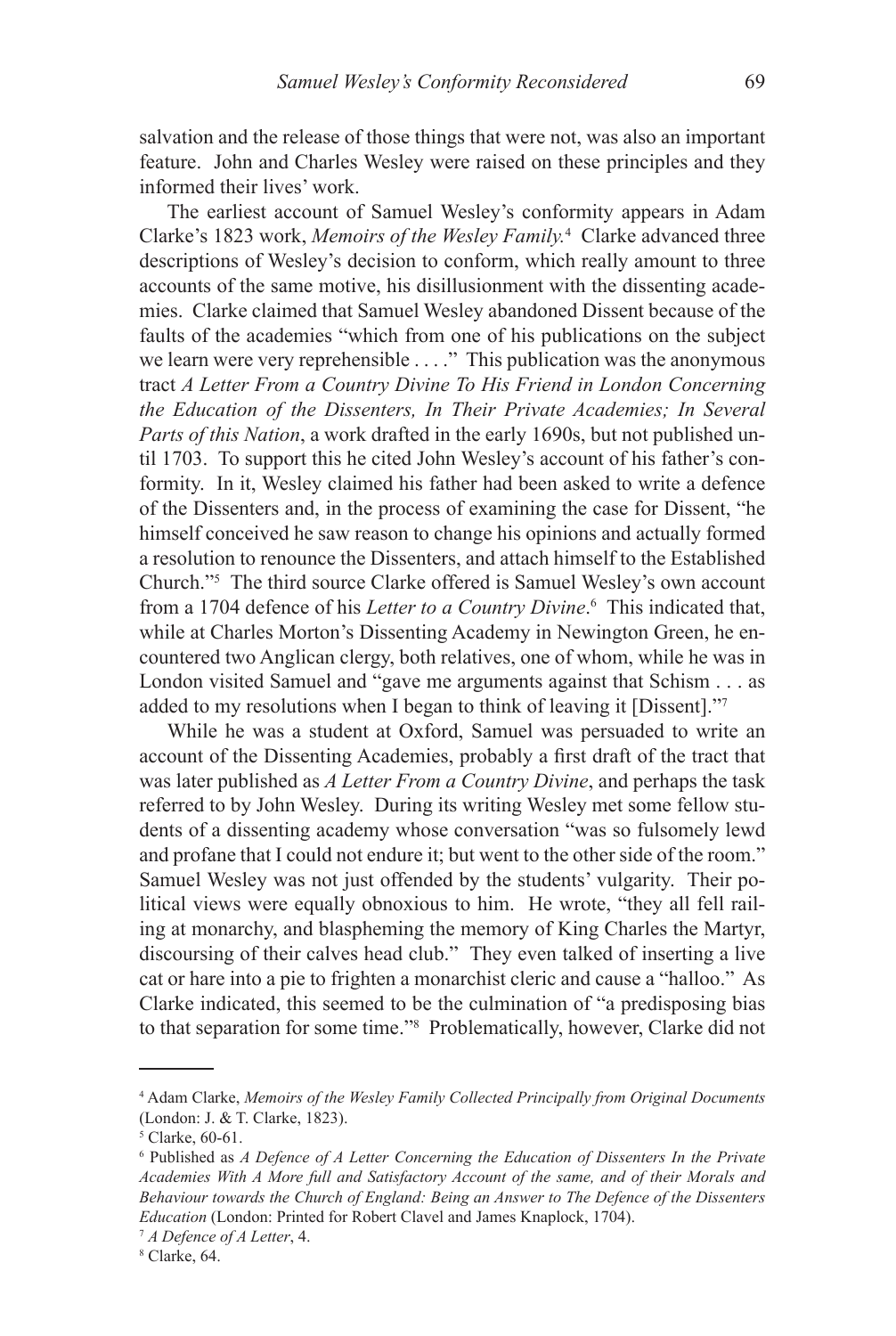use the later passages of the *A Defence of A Letter Concerning the Education of Dissenters* in which Wesley develops his explanations.

Luke Tyerman, Samuel Wesley's first biographer, advanced somewhat different causes for his conformity. In *The Life and Times of the Rev. Samuel Wesley MA*, published in 1866, Tyerman suggested that it had not been Wesley's intention to conform when he went to Oxford. Like Clarke, Tyerman indicated that the atmosphere of Morton's Academy was strongly that of the "good old cause" of Puritan republicanism. Wesley was often encouraged by his fellow students to write squibs and lampoons against the Church and State. When Charles Morton heard students speak "disaffectedly and disloyally of the government," he rebuked his students for such views, telling them it was not their role to criticise those whom "God has set over us."9 So, if Samuel Wesley was developing the sort of disaffection to the strict political ideas of the Dissenters, he may have found fuel for it in his fellow students.

Tyerman located Wesley's impetus to conform in Dr. John Owen, who had served as vice-chancellor of Oxford during the Commonwealth, but was ejected at the Restoration. According to Tyerman, Samuel Wesley claimed that Owen wanted some students to enter the universities because he was expecting "the times to change" and that in due course the Dissenters would be looked on "with greater favour and their pupils be allowed to take university degrees." Owen enjoined all those who took this path not to subscribe to the Thirty Nine Articles of the Church of England at matriculation or take the oaths of uniformity required for graduates.<sup>10</sup> In other words, Samuel Wesley's departure for Exeter College, Oxford, was not an abandonment of Dissent but an opportunity to advance it.<sup>11</sup> At this point, Tyerman's narrative of Wesley's conformity breaks down. He claimed that Wesley sought "divine direction" on the issue of conforming, which he wrote was "so weighty a concern and on which so much of my whole life depended." Tyerman recorded Wesley's assertion that the suffering of the Dissenters did not act as encouragement to leave Dissent: "I profess it was a thing which retarded me most of all."12 He cited three further reasons not to conform: the debauched reputations of the universities; the hostility of the Church to Dissent; and the national feeling against the Church, which was, as Wesley claimed, so unanimous "that the bishops and hierarchy would certainly have a speedy fall."13 Finally Wesley's equivocation was broken by Owen's death. Owen's

<sup>9</sup> Luke Tyerman, *The Life and Times of the Rev. Samuel Wesley MA, Rector of Epworth, and*  father of the Rev. John and Charles Wesley, The Founders of the Methodists (London: Simpkin, Marshall, 1866), 72, 73.

<sup>&</sup>lt;sup>10</sup> Tyerman, *Samuel Wesley*, 77.<br><sup>11</sup> Wesley himself wrote that "I was possessed with an intire [*sic*] belief . . . that what they said to me was true, and that episcopacy would not stand long; and this I can appeal to God, was my real opinion even when I went to Oxford, and some time after I had been there . . . ." (*A Letter to a Country Divine*, 7).

<sup>12</sup> *A Defence of A Letter*, 11.

<sup>&</sup>lt;sup>13</sup> Tyerman, 78.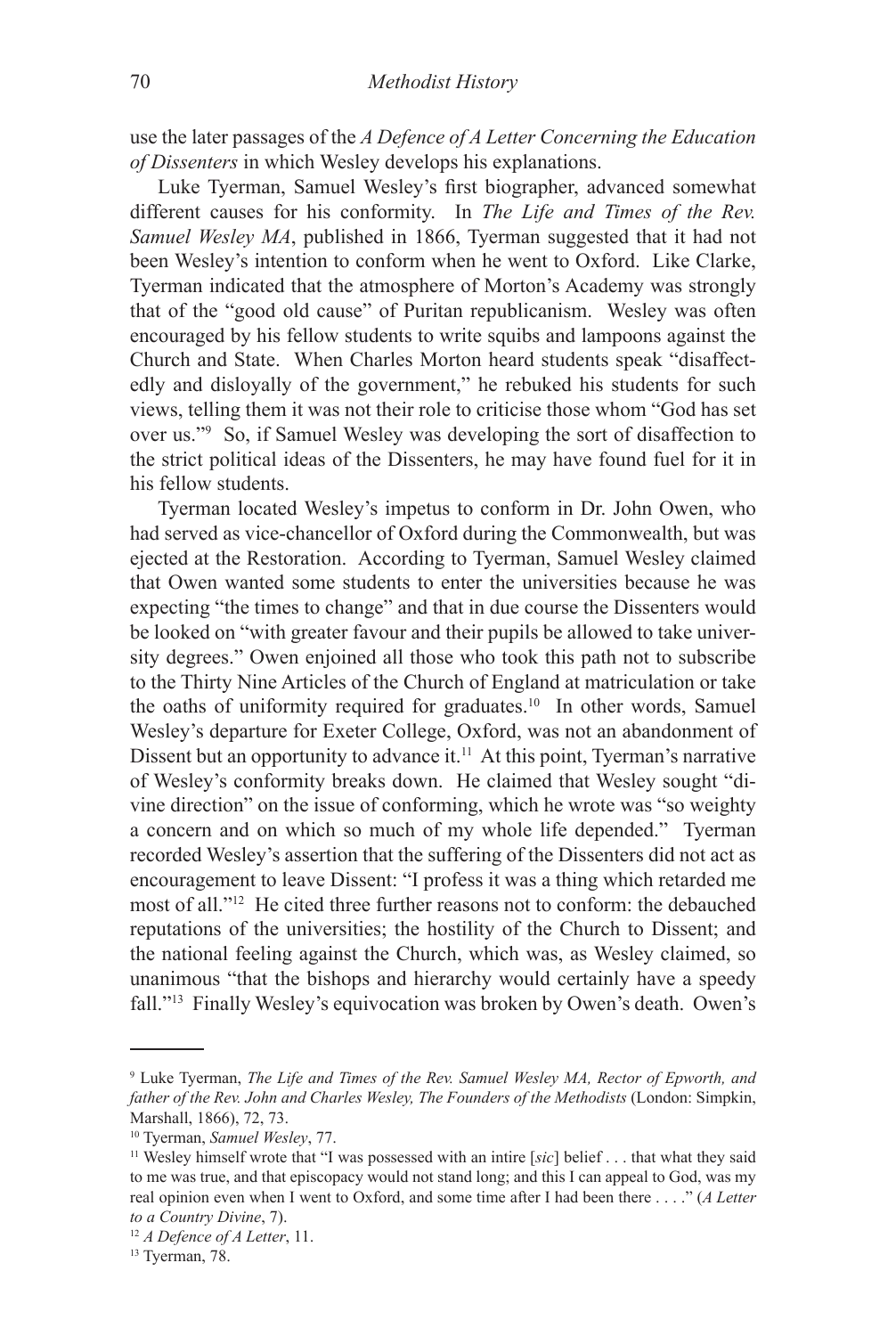will left a £10 exhibition and Wesley was urged to enter the university "with all speed."14

In H. E. Beecham's discovery of a letter from Samuel Wesley, written from South Ormsby in August 1692, these accounts are supplements with a further explanation.<sup>15</sup> Wesley asserted that Owen, despite his refusal to conform, retained an "inclination to the universitys" [*sic*], and wanted students to be

enterd at som College or other tho Not matriculated, and then return to their old dissenting Tutors, hopeing upon a change in their favour (w'ch they did as confidently look for as if an Angel had told it them) they might so far pr'vail as to have all the time allowed them in order to their degrees . . . . For this reason they sent me to Oxford . . . . I came thither, addressing myself to Mr. Crabb a Dorsetshire man and my countryman who was then h'd Librarian<sup>16</sup> . . . with whom I had several discourses on the subjects in controversy between Dissenters and Church of England, & was pretty well satisfied in many things, tho Not so well as to come quite over at that time, resolving to consider further on a thing of that consequence<sup>17</sup> ...

In London, Wesley spent three months considering these issues, and finally concluded "that I lived in a groundless separation from the established Church" after which he returned to Oxford and matriculated at Exeter College.18 This account established more clearly the timing of these events. Owen died in August, 1683, and Wesley's matriculation at Oxford was recorded as November 18, 1684.<sup>19</sup> Clearly Wesley's decision to abandon Dissent and conform was taken between these two dates, though he may have been building up to this decision for some time.

There remain, however, some important questions about these accounts. Clarke's account seems curiously insubstantial. Why would Wesley contemplate abandoning Dissent simply on the grounds of the foolish vulgarities of some fellow students, when, by his own admission, the universities were similarly plagued with students who could be vulgar and debauched? Why would Wesley find attacks on Charles I and the bragging of the imitators of the Calves Head Club so offensive? Why would Wesley consider entry to

<sup>14</sup> In *A Letter to a Country Divine*, Wesley wrote that he was "obliged when convenience would permit, to get myself entered at one of the universities, without which none was to enjoy this exhibition . . ." and about ten others had such exhibitions (*A Letter to a Country Divine*, 4).

<sup>&</sup>lt;sup>15</sup> Beecham's letter was found in the letterbook of Dr Charles Goodall in the Bodleian Library and is listed as "MS. Rawlinson C406, 100-109." The text is reproduced in full in H. E. Beecham, "Samuel Wesley Senior: New Biographical Evidence," 102-108.

<sup>&</sup>lt;sup>16</sup> This was almost certainly William Crabbe, who was Dean of Exeter College and signed Wesley's caution money entry in the College Register, Clarke, 60. Foster lists him as: "William Crabbe, of Child-Okeford, Dorset, minister. Wadham College. matric. July 17, 1669, aged 15, B.A. 1673; fellow of Exeter College 1674-1687, M.A. Feb. 21, 1675-1676, B.D. March 19, 1686-1687, rector of Child-Okeford Inferior 1687, of Hammoon 1709-1719, and of Bloxworth, Dorset 1723, buried Aug. 12, 1747, aged 95" (J. Foster, *Alumni Oxonienses: The Members of the University of Oxford 1500-1714. Their parentage, birthplace and year of birth, with a record of their degrees. Being the Matriculation Register of the University* [Oxford: Oxford UP, 1892].) 17 H. E. Beecham, "Samuel Wesley Senior: New Biographical Evidence," op. cit., 103.

<sup>18</sup> Beecham, 103.

<sup>19</sup> J. Foster, *Alumni Oxonienses.*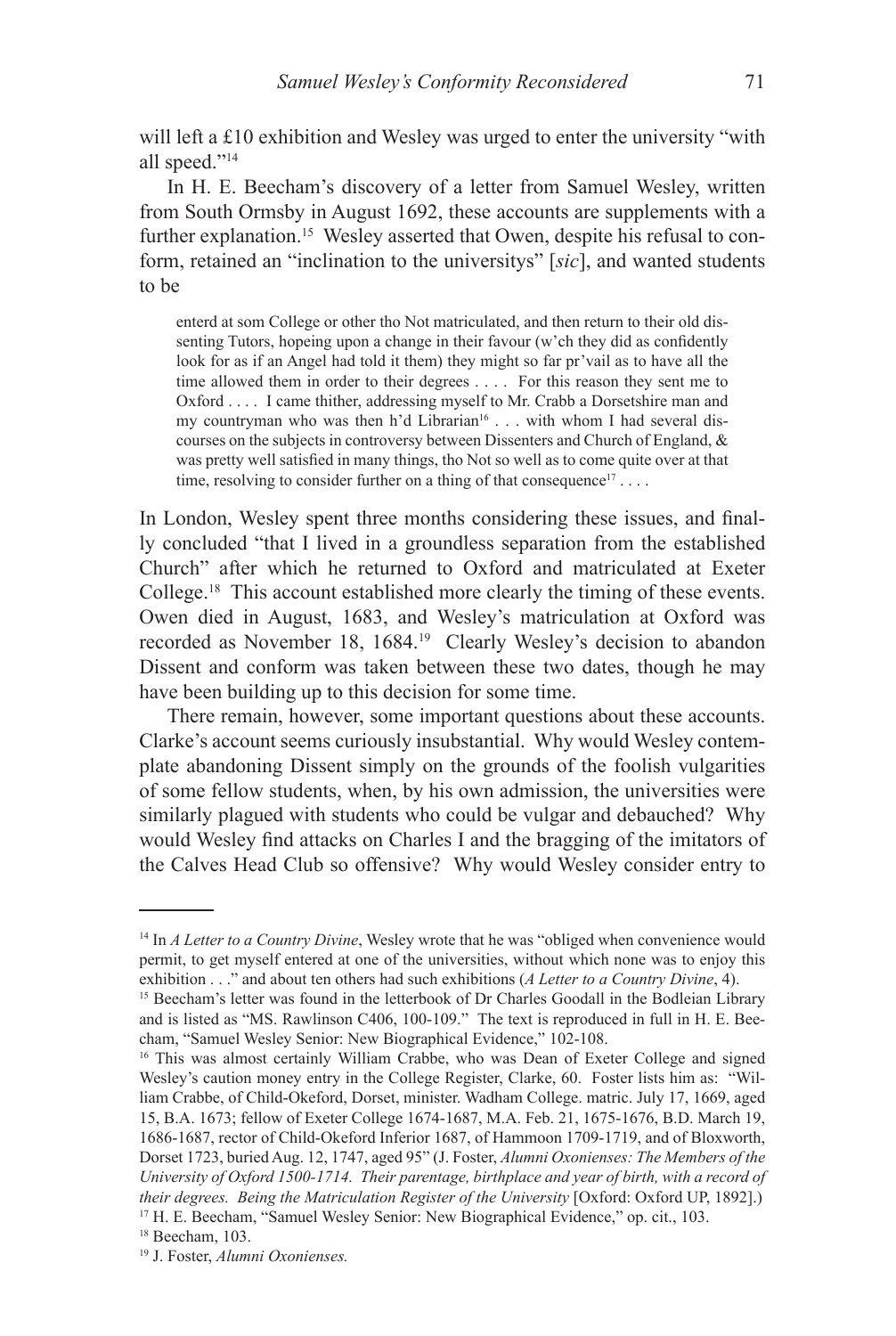Oxford on the possibility that there was going to be a political change which would enable him to obtain a degree? What was the nature of the discourses between Crabbe that influenced Wesley so seriously in 1683-1684? This article will reconsider Samuel Wesley's decision to conform in 1684 in light of these questions.

The first of these questions may be dismissed relatively easily, for while Samuel Wesley was clearly a pious, and perhaps prudish, man, it is unlikely that he would abandon Dissent simply on the ground of the vulgar and youthful conversation of some of his fellow students. This is all the more improbable since he had the highest regard for the Tutors of the two academies of which he had direct knowledge. Accounts in Tyerman's biography indicate that both Edward Veal, to whose academy in Stepney Wesley was first sent from his school in Dorchester in 1678, and Charles Morton, to whose academy Wesley went in 1680 when Veal's closed, were both men of considerable scholarship and held in high regard by Wesley. Wesley's regard for Veal and Morton may have fuelled his hope to go on to university, Veal being a graduate of Christ Church, Oxford and Trinity College, Dublin and Morton having graduated from Wadham College, Oxford.<sup>20</sup> Wesley also indicated that his thoughts first turned to conformity at the Newington Green academy when Charles Morton, the tutor, was arrested and excommunicated. Wesley wrote:

'Twas in this juncture of time, my Tutor being removed, for whom I had so great a respect and veneration, as hardly to dare what he affirmed, that I began to enquire more closely than I had formerly done, into the grounds of those differences, for which I saw our People suffer so much, and so severely, and whether I was satisfied in the truth and import of those Principles.<sup>21</sup>

Wesley's preoccupation in going to university, and further evidence of his tendency to venerate his tutors, is also glimpsed in a mention he makes of leaving the grammar school in Dorchester. In *A Letter from a Country Divine*, he refers to leaving Dorchester "from whence my master would have me gone to the university, having there provided a handsome subsistence for me . . . ."22

Wesley's later attack on the dissenting academies flies in the face of much recent evidence on the high quality of the education provided by the dissenting academies, and conforms closely to the polemical tone of the Tory High Church attacks on Dissent which so strongly influenced the

<sup>&</sup>lt;sup>20</sup> Tyerman, 65, 66.

<sup>21</sup> *A Letter from a Country Divine*, 5-6.

<sup>22</sup> *A Letter from a Country Divine*, 2. Samuel Wesley's master at Dorchester was Henry Dolling.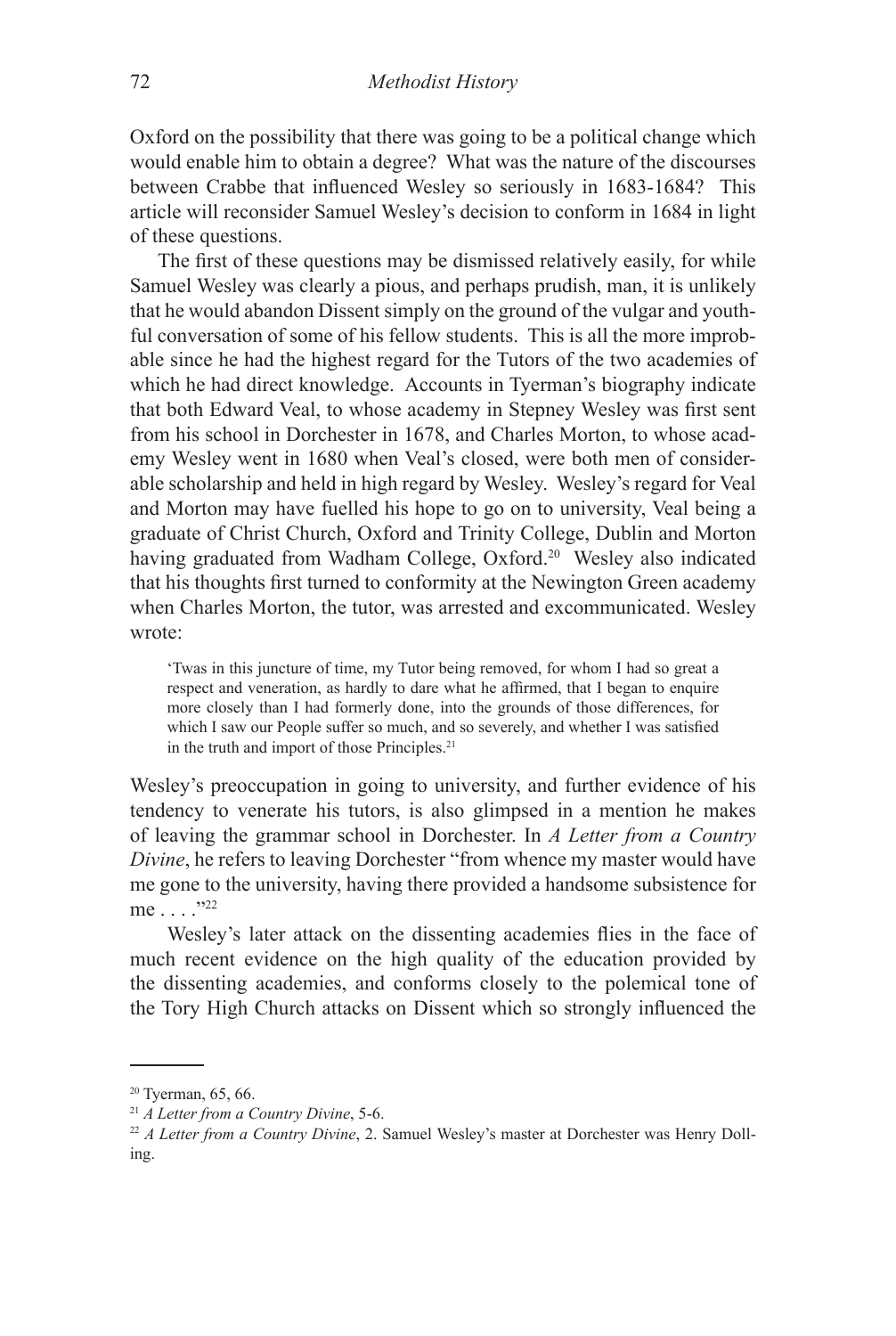Convocation controversy of 1703-1705.<sup>23</sup> By 1703-1705, Wesley had become a Tory High Churchman, who regarded Dissent as a threat to the stability of Church and State. In fact, of course, if the dissenting academies had been as bad as Wesley claimed in his *A Letter From a Country Divine* in 1703, they would not have attracted so much ire from Tories and would not, in 1714, have been the subject of proscription by the Schism Act. Nor would the academies have retained the support of the Dissenting community. The keen eye with which Dissenting congregations viewed the academies for signs of heterodoxy also meant it would be unlikely that the sort of vulgarity Wesley encountered was widespread.<sup>24</sup>

The other questions raised by Samuel Wesley's conformity are more substantial. It is in answering these that, at last, some contextualising of Wesley's dilemma regarding the events of 1679-1688 is possible. The second question is why would Wesley find attacks on Charles I and the bragging of the imitators of the Calves Head Club so offensive? At first glance, Tyerman's surprise at Wesley's behaviour seems a significant problem. Tyerman commented that Wesley's father and grandfather were "ejected from their livings, reduced to beggary and hunted to a premature grave, and whose mother, in consequence of such tyranny, was even now pining in some obscure dwelling, crushed by the sorrows of a too early widowhood and . . . dependent upon the charity of her friends."25 In spite of Tyerman's hyperbole, he had a point. Samuel Wesley appeared to have no reason to express loyalty or regard for Charles I, whose Laudian regime and reckless policies had brought the country to civil war and led to the Commonwealth. It was the restoration of his son in 1662 which had caused the ejection of John Wesley, Samuel's father, from the living of Winterbourne Whitchurch, Dorset, and which led to the family's penury.

It is certainly the case that Samuel Wesley's immediate forebears would not have been sympathetic to either Charles I or II. However, this lack of sympathy to the monarchy never led to treason, as Adam Clarke cleared Benjamin Wesley, Samuel's grandfather, from Anthony Wood's claim that he was responsible for betraying Charles II when incognito during the Civil

<sup>23</sup> For the dissenting academies see: H. McLachlan, *English Education Under the Test Acts, Being the History of the Nonconformist Academies, 1662–1820* (Manchester: Manchester UP, 1931); Irene Parker, *Dissenting Academies in England* (New York: Octagon Books, 1969); D. L. Wykes, "The Contribution of the Dissenting Academies to the Emergence of Rational Dissent" in Knud Haakonssen, ed., *Enlightenment and Religion: Rational Dissent in Eighteenth-Century Britain* (Cambridge: Cambridge UP, 1996); B. Kirk, *The Taunton Dissenting Academy*, Somerset Archaeological and Natural History Society, 2005; William Gibson, *Religion and the Enlightenment 1600-1800, Conflict and the Rise of Civic Humanism in Taunton* (Oxford: Oxford UP, 2007).

<sup>24</sup> For evidence of this close supervision, see William Gibson, *Religion and the Enlightenment 1600-1800*, 246 ff.

<sup>25</sup> Tyerman, 73.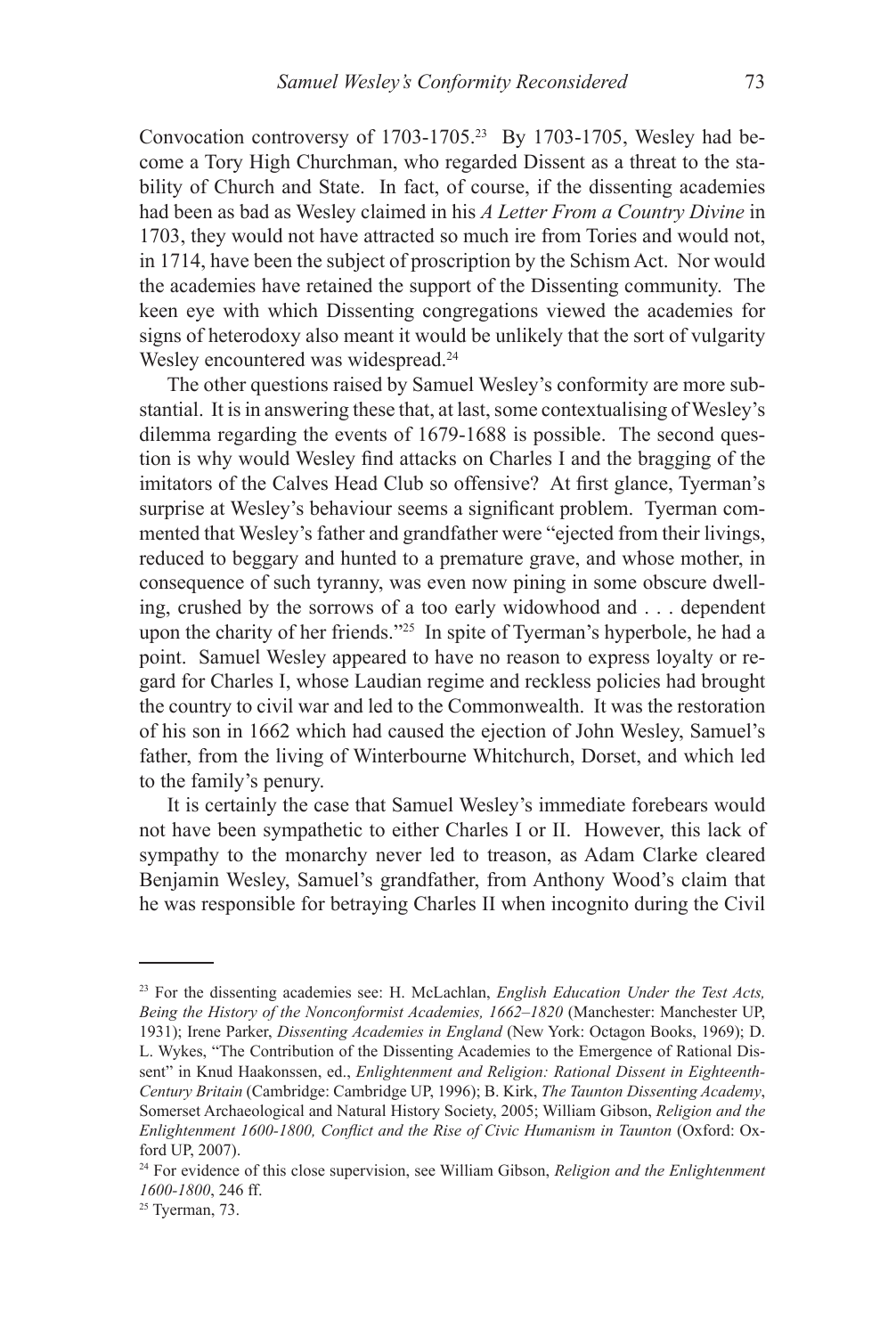War.<sup>26</sup> Nevertheless, Benjamin was a Puritan divine and not likely to have been sympathetic to Charles I although he may have been closer to the moderate Presbyterian model than his son. John Wesley, Samuel's father, was even less likely to be sympathetic to monarchism. According to witnesses against him, John Wesley "diabolically railed" against Charles I and extolled Cromwell. His "hell-fire" preaching included the claim that hell was paved with the skulls of children. Samuel's father also served a number of spells in the armed forces of the Commonwealth.27

Bishop Ironsides of Bristol's interrogation of Samuel's father in 1661 revealed him to have been a Puritan of the strict sort. In speaking to Ironsides, John Wesley provided a model of the sort of circumspect answers a pronounced Puritan would give to evade episcopal vigilance. John Wesley told the bishop that he had been "sent" to preach at Whitchurch; he was evasive about whether he used the Book of Common Prayer and obscured details of his own ordination, saying only that he had been "examined touching gifts and graces." This was a typical Presbyterian response. When asked if it was true that he had resisted the Committee of Safety that had restored Charles II, he repeatedly fell back on the Act of Pardon and Indemnity which expunged guilt for the King's enemies, saying any of his offences had been wiped away. John Wesley's responses were so evasive that it prompted Adam Clarke to question whether he had formally received either episcopal or Presbyterian ordination.28

After John Wesley's ejection in 1662, he went west to Somerset, and assisted Joseph Alleine and John Norman, ejected radical Puritan ministers of Taunton and Bridgwater, who were perhaps the most extreme and uncompromising Presbyterian clergy in the country.29 Between 1663 and 1669, John Wesley was imprisoned four times as well as undertaking long preaching tours. As a result, he may not have been present for much of his son Samuel's childhood. After itinerant preaching for the next eight years, he died in 1670 at age thirty-three. The circumstances of his father, therefore, meant there was little that would endear Samuel Wesley to Charles I, let alone indicate that he was a martyr.

Integral to this sort of analysis of the churchmanship of Dissent is the assumption that Dissenting churchmanship operated in a binary model, albeit with a spectrum of opinion between the two poles of conformity and extreme Puritanism. This view is increasingly under challenge in the analysis of High and Low Churchmanship in the Church of England. The hard and fast division of High and Low Churchmen in this period does not stand up to scrutiny. Two case studies, of the High Churchman George Smalridge, Bishop of Bristol, and the Low Churchman, William Talbot, Bishop of

<sup>&</sup>lt;sup>26</sup> Clarke, 18-24. Clarke pointed out that it was likely that Wood confused Clarendon's reference to a Mr. Westby of Charmouth with Benjamin Wesley. Wesley had not served in the army, as Wood alleged of the preacher who reported Charles II's incognito journey.

<sup>27</sup> A. G. Matthews, *Calamy Revised* (Oxford: Oxford UP, 1934), 521.

<sup>28</sup> Clarke, 24-31.

<sup>29</sup> William Gibson, *Religion and the Enlightenment 1600-1800*, chapter two.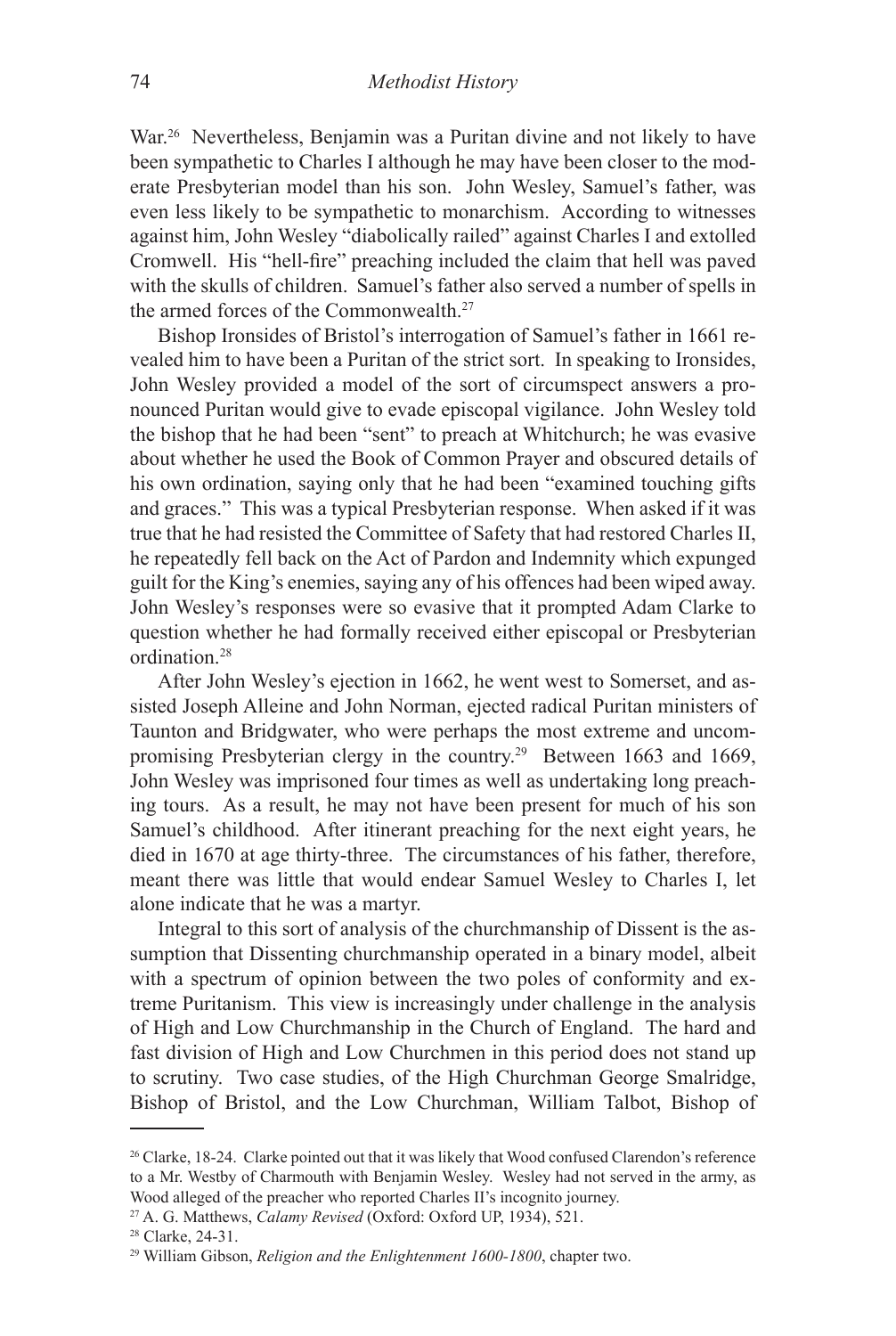Durham, it is indicates that the categories of High and Low Churchmanship cannot be sustained as a definitive and homogenous body of doctrines and ecclesiological tenets.30 In the case of Smalridge, there were unmistakable signs that he subscribed to some Low Church, and even heterodox, views; and in Talbot's case it is evident that in spite of distinct Low Churchmanship, he supported some High Church sacramental views. These studies show that the doctrinal divisions between High and Low Churchmanship were permeable, and it was possible for churchmen to hold a range of ecclesiological and doctrinal opinions.

The same applies to Dissent. Some Dissenters can not be easily accommodated on a bi-polar spectrum when it came to ecclesiology and doctrine. Evidence of the diversity of views of some Dissenters can be seen in, for example, the lives of Edward Fowler, Richard Baxter, Benjamin Calamy, and Edmund Calamy senior and junior.<sup>31</sup> In all cases, these, and other Dissenters, found themselves grappling with their responses to the political and religious switchbacks of the times. All of them found the separation from the established Church problematic and were occasional conformists with Anglicanism, not as a means to evade the Test Act, but to show their charitable intentions towards the Church of England. They also found themselves divided and ambivalent when it came to the doctrine of passive obedience to the civil power. Like Anglican High Churchmen, they could not conceive the grounds on which they would set aside biblical and ecclesiastical injunctions to passive obedience. But for the Dissenters the moment at which they abandoned passive obedience came in the 1640s; for High Anglicans it was 1688. Similarly Dissenters, like Baxter and the others, were equivocal on issues of monarchism, moving between opposition and support between 1658 and 1688.

This is exactly the point that Samuel Wesley develops at some length in *A Defence of a Letter*. Wesley makes it clear that, at first, the Presbyterians unlike the extremist Independent preachers—disapproved of the death of Charles I, and that several ministers went to Cromwell before the execution to present him with a declaration against it.<sup>32</sup> Wesley recognised that since 1649 many Presbyterians had joined the Independents in their views of Charles I. Wesley recorded that "from my very childhood" he had abhorred the execution of Charles I. It is unlikely that his father taught him this, but

<sup>30</sup> For Smalridge see William Gibson, "Altitudinarian Equivocation: George Smalridge's Churchmanship" in W. Gibson & R. Ingram, eds., *Religion, Politics and Identity in Britain 1660-1832* (Aldershot: Ashgate Publishing, 2005); and for Talbot, see W. Gibson, "William Talbot and Church Parties 1688-1730," *The Journal of Ecclesiastical History* (March, 2007).

<sup>31</sup> See, for example, M. Goldie and J. Spurr, "Politics and the Restoration: Edward Fowler and the Struggle for St. Giles Cripplegate," *English Historical Review* 109.2 (1994); John Spurr, "Fowler, Edward (1631/2–1714);" N. H. Keeble, "Baxter, Richard (1615–1691);" Jim Spivey, "Calamy, Benjamin (*bap.* 1646, *d.* 1685/6);" Sharon Achinstein, "Calamy, Edmund (1600– 1666);" and Alexander Gordon, "Calamy, Edmund (*bap.* 1634, *d.* 1685)," rev. Jim Benedict, all

<sup>&</sup>lt;sup>32</sup> *A Defence of a Letter*, 29, 35. Wesley also reported Baxter's "great grief" over the execution (38).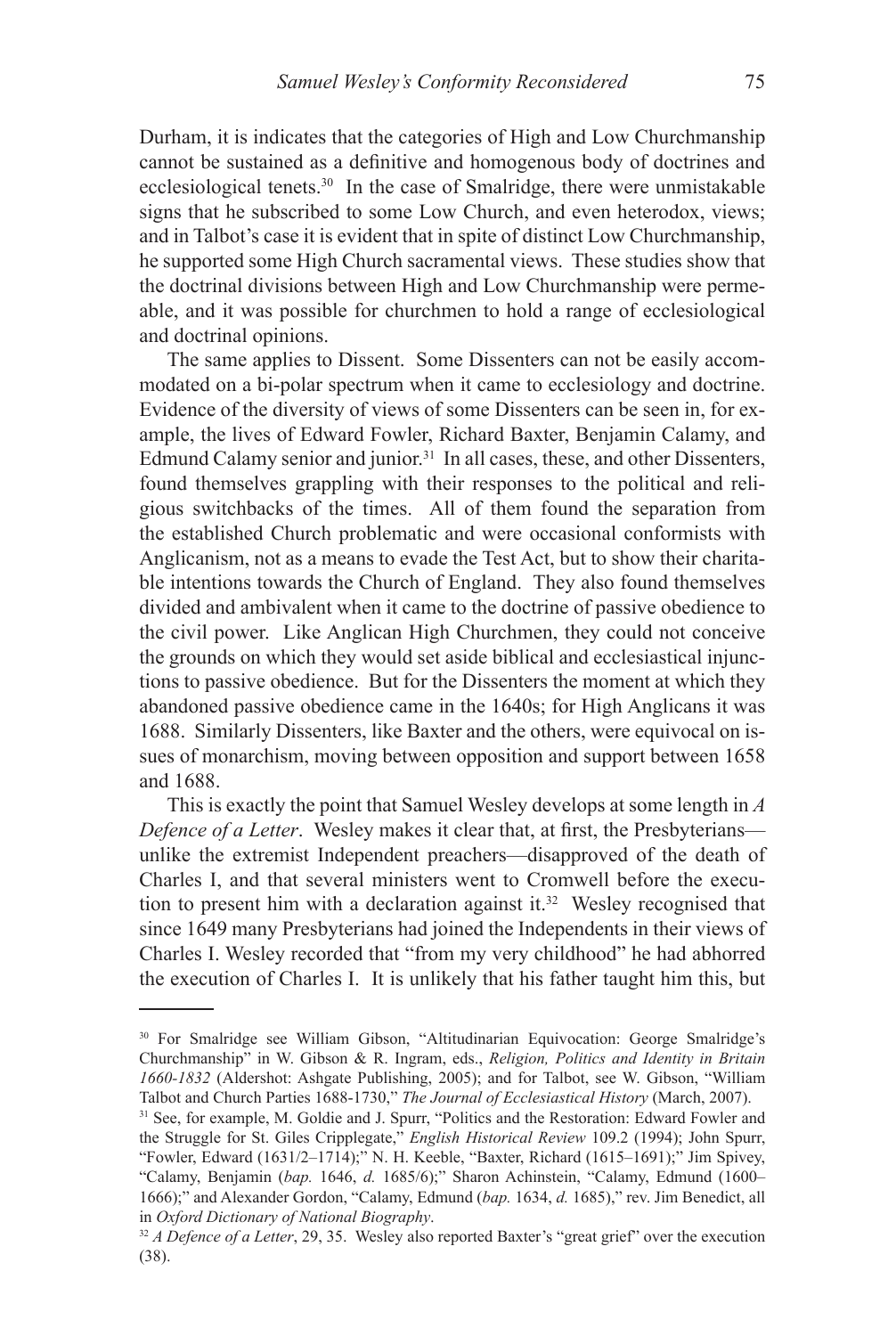his mother—who probably had the whole responsibility for raising Samuel when his father was away preaching or in gaol—was the niece of Thomas Fuller, the High Church chronicler of the worthies of Britain, and a chaplain to Charles II. From his mother then, and from his old-style Presbyterian grandfather, Samuel probably absorbed a reverence for monarchy. When he later came to think of it, these feelings "came more freshly into my mind." Wesley also recalled that the Presbyterian tradition in which he had grown up had a strict sense of the importance of passive obedience and the injunctions not to resist any king or tyrant. He also spoke of the "veneration" of Dissenters for Anglicans.<sup>33</sup>

Clearly Samuel Wesley came under a range of influences during the critical period in which he was considering conformity. For example, in a passage in his letter to Charles Goodall, (unexamined by Beecham) Samuel Wesley referred to an episode after he had graduated from Oxford in the summer of 1688, just as the Glorious Revolution was about to break upon James II. Wesley mentioned that "Bp [Timothy] Hall of Oxford accidentally met me in the streets, with whom I had bin formerly acquainted when he liv'd at Mark Lane and I among the Dissenters, He remembered my face, spoke to me very kindly and bid Me come to his lodgings." Wesley went on to say that he met Hall more than once and sometimes in company with Stephen Lobb, a Dissenting Minister. Lobb, he discovered, was "very great with the Bp." Lobb challenged Wesley to join him in opposing the Test Act and claimed he owed it to his father's memory to do so. Wesley responded that "I thought it became me to leave the Lawes and repealing them to the King and Parliam't My business not being Politicks but Obedience." Wesley and Bishop Hall then decided not to see Lobb any more. But Hall gave Wesley "several kindnesses" which prevented him from being tempted "in anything contrary to my duty and judgement."34

Of all Dissenters, Lobb and Hall were among the most doctrinally erratic. Lobb veered from extremes of Puritan independence in ecclesiology—to the extent that he was implicated in the Rye House Plot of 1683 against Charles II—to staunch cooperation with James II, whose Declarations of Independence he welcomed and whom he strongly supported. He switched from occasional conformity to rejection of Stillingfleet's views on the groundlessness of Dissenting separation from Anglicanism; and his views on episcopacy also changed over time.<sup>35</sup> Timothy Hall is a much more surprising character. An Oxford graduate, he was ejected in 1662, conformed in 1668 and, when Samuel Wesley was at Veal's and Morton's academies, held the living of All Hallows Staining in the City, living, as Wesley wrote, in Mark Lane in the parish. During James's reign he was a strong supporter of the King, being one of only four London clergy who was prepared to read the

<sup>33</sup> *A Defence of a Letter*, 29, 41, 48.

<sup>34</sup> H. E. Beecham, "Samuel Wesley Senior: New Biographical Evidence," *Renaissance and Modern Studies* vol. 7, 1963.

<sup>35</sup> Richard L. Greaves, "Lobb, Stephen (*d.* 1699)," *Oxford Dictionary of National Biography*.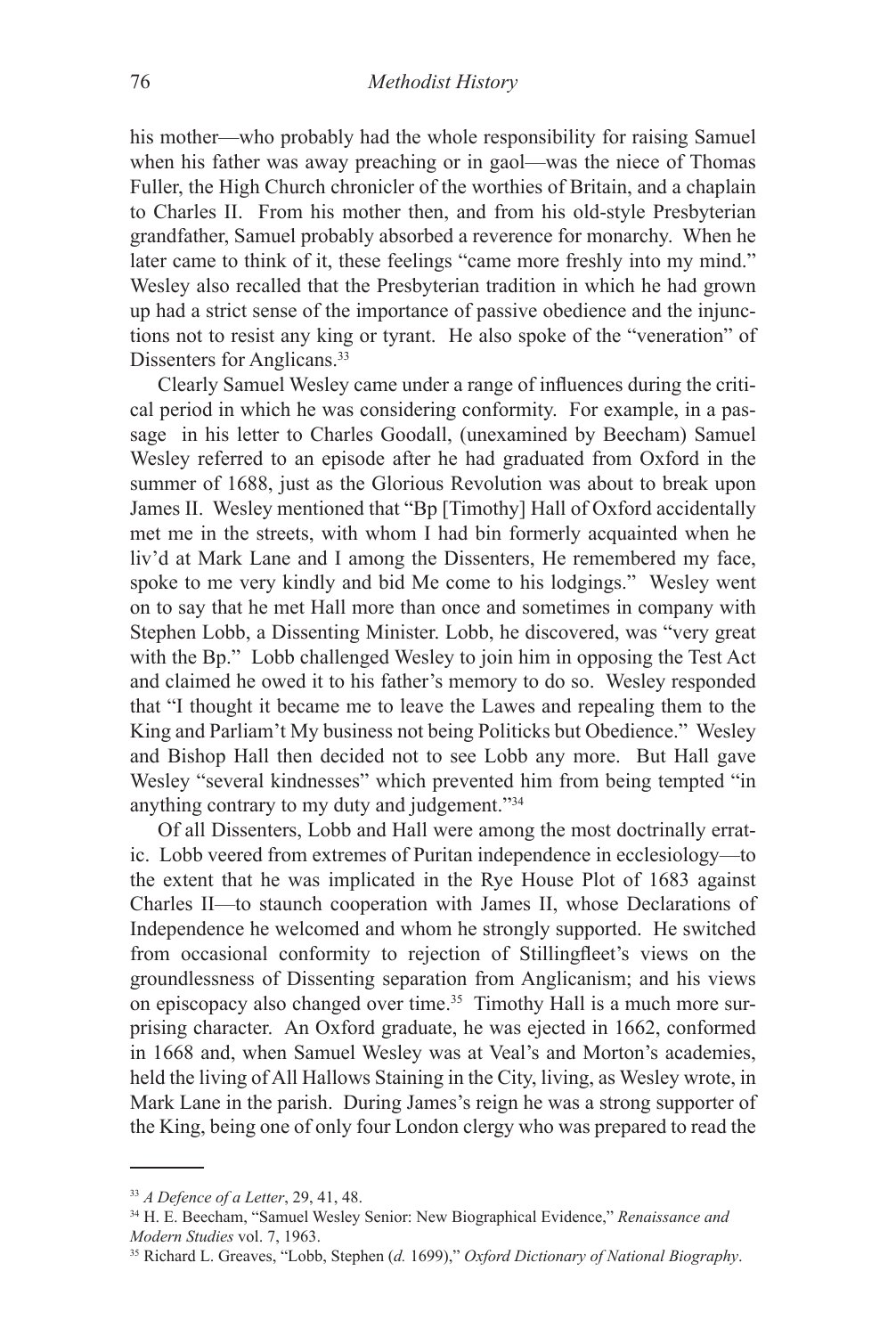King's controversial second Declaration of Indulgence in May, 1688.<sup>36</sup> This, together with suggestions that Hall was a crypto-Catholic, won him James's nomination to the vacant see of Oxford in July, 1688. He was consecrated bishop in October but, as the resistance to James swept thr ough the country, the canons of Christ Church, Oxford refused to elect him and he could not be enthroned as bishop. Though he initially resisted the succession of William and Mary, he conformed eventually but died in April, 1690.37 Bishop Gilbert Burnet called him "half a Presbyterian," though whether he thought the other half was Anglican or Catholic is unclear.<sup>38</sup>

That Samuel Wesley knew, and was friendly with, Lobb and Hall places him among, to say the least, mercurial ecclesiological company. But these friendships confirm that Wesley was one of those Dissenters who did not hold exclusively to the strict Puritan-derived dissenting commitment to the "good old cause" of republicanism and the Commonwealth. He absorbed more moderate views from Dissenters who doubted whether the execution of Charles I had been justified and those who remained committed to passive obedience, even to unjust laws. He also esteemed Charles Morton for his insistence on passive obedience. The importance of passive obedience was also reflected on *A Defence of a Letter*, in which Wesley claimed

During the years I lived amongst you [Dissenters] I cannot remember that I ever heard one sermon against sacrilege or rebellion, or for external worship, or decency of behaviour in God's service; and this I am pretty sure of, that among several hundreds of the sermons which I wrote from your preachers, and have still by me, there is not one upon any of these subjects  $\dots$ .<sup>39</sup>

In the second letter discovered by Beecham, written in October, 1698, from Epworth, Wesley mentioned the books he and others read while at Oxford. Among those he mentions was "the King's Book . . . Bp Gauden's son was quoted as their Author. . . ." This is a reference to the *Eikon Basilike*, the work that purported to be "The Pourtrature of His Sacred Majestie in His Solitudes and Sufferings" in which Charles was depicted as a pious, saintly figure of true Christian charity.40 Among extreme Puritan Nonconformists, the *Eikon Basilike* was a book which attracted fierce enmity. Jeremiah White recalled that, at meetings of Dissenters, a copy of the book was sometimes burnt after dinner, to demonstrate their hatred of monarchism.41 Samuel Wesley, consciously or otherwise, aligned the suffering of his father and grandfather with that of Charles I, portrayed in the *Eikon Basilike* as a man

<sup>36</sup> William Gibson, *James II and the Trial of the Seven Bishops in 1688* (Basingstoke: Palgrave Macmillan, forthcoming 2009).

<sup>37</sup> Edward Vallance, "Hall, Timothy (1639-1690)," *Oxford Dictionary of National Biography*. Hall is also noticed in *Notes and Queries*, 3rd ser., 11 (April 1867).

<sup>38</sup> D. Macleane, *A History of Pembroke College, Oxford,* Oxford Historical Society, vol. 33 (1897), 309.

<sup>39</sup> *A Defence of a Letter*, 62.

<sup>40</sup> Beecham, 109. Gauden's father, Bishop John Gauden, claimed to have written the *Eikon Basilike* at the Restoration.

<sup>41</sup> E. C. Vernon, "White, Jeremiah (1629–1707)," *Oxford Dictionary of National Biography*.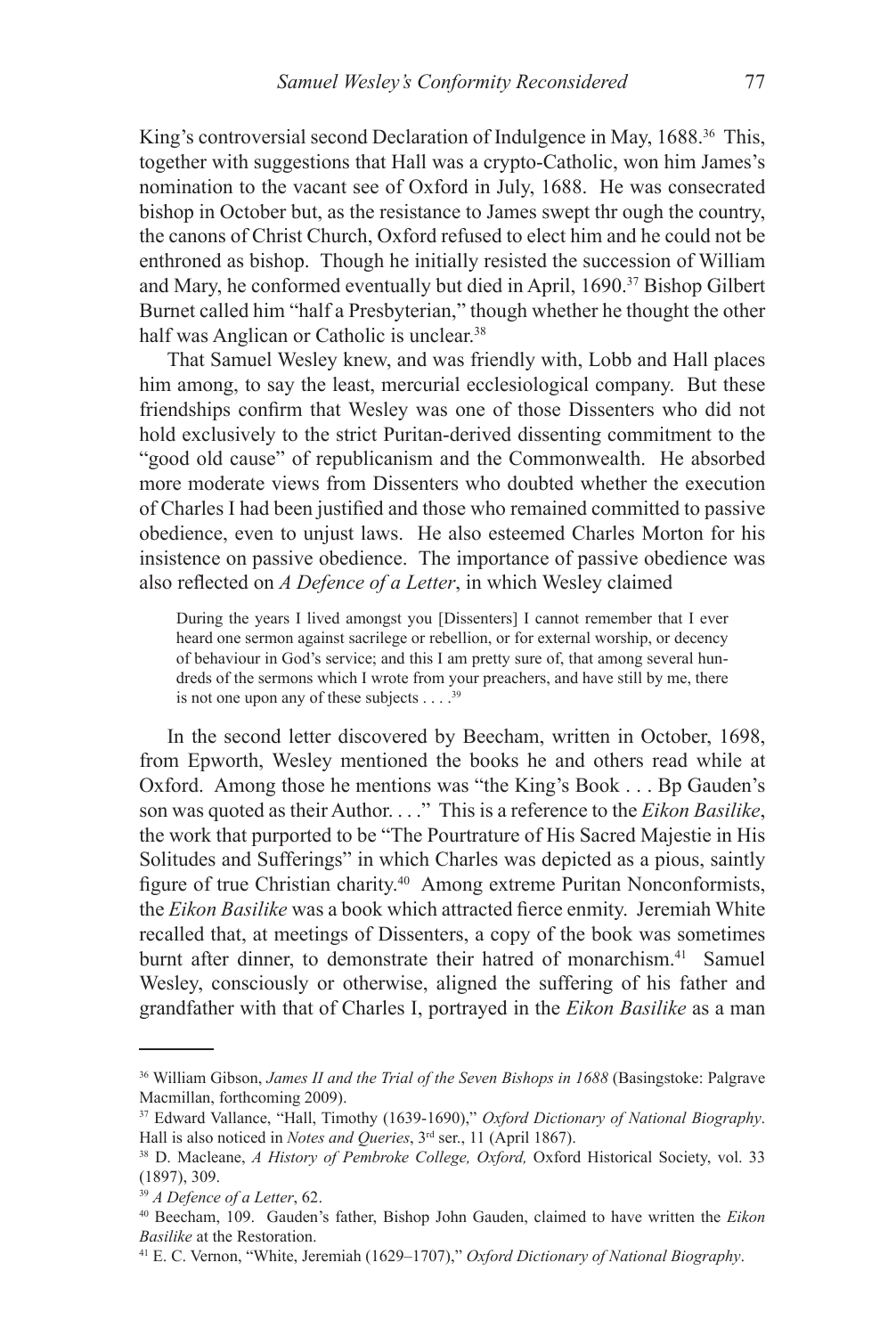hounded by his enemies to his death. It is remarkable that, when Lobb reminded Wesley of his duty to his father to oppose the Test Act, Samuel replied "I was indeed sorry for my Father's death, but he was but a private person" although Wesley also recounted that his father had died from "lying on the cold earth" and died in ten days.42 In short, theologically and ecclesiologically, Samuel Wesley was almost certainly a heterodox Dissenter, selecting opinions on monarchy, passive obedience and the Church's relationship with the State from those of fellow Dissenters who found themselves in an era of dogmatic instability. Samuel Wesley appears to have stuck, probably from his father's teaching, to a view of monarchy and passive obedience that was derived from a strand of Presbyterian thought in the 1640s, but which declined in the next forty years, leaving Wesley with views that were unrepresentative of the majority of Dissenters.

The question of whether Wesley would consider entry to Oxford on the grounds that there was a possibility of going to be a political change which would enable him to obtain a degree, raises the issue of the political events around 1683-1684. By 1683, Charles II had abandoned his public commitment to religious liberty framed in the 1660 Declaration of Breda and pursued in the abortive Declaration of Indulgence of 1672. The former had been squashed by the Cavalier Parliament, which had passed the Clarendon Code of laws under which Samuel Wesley's father, and many others, were persecuted; the latter was abandoned after the Commons not only insisted on its revocation but followed it with the passage of the 1672 Test Act. While Charles II was thwarted in his attempts to grant religious freedom, his attitude to Dissenters changed dramatically during the 1670s.

The Popish Plot, which coincided with Wesley's arrival in London as a student at Veal's Stepney academy, created a feverish atmosphere. Within two years, Charles concluded that the Dissenters were among those who opposed the succession of his brother James on the grounds that he was a Catholic. The attempt to exclude James from the succession infuriated Charles who, from 1679, treated the Dissenters as electoral enemies, even supporting a campaign to excommunicate them as a means to deprive them of their votes.43 In such tense times, the Dissenters were in a quandary. Should they draw closer to the Church of England, as fellow Protestants, to defend themselves from the prospect of the succession of a Catholic prince who was clearly committed to the return of England to the Catholic fold? Or should they support James in the hope that he would grant them a measure of religious liberty, as a pretext for relief of Catholics from the laws proscribing them? In either case, there was a possibility that the admission of Dissenters to the universities might be possible. Anglican gratitude for closing ranks against James, or royal gratitude for supporting the Catholic agenda could

<sup>42</sup> Beecham, 106.

<sup>43</sup> William Gibson, "The Limits of the Confessional State: Electoral Religion in the Reign of Charles II," *The Historical Journal* 51.1 (2008), 27-47. It was during this campaign that Charles Morton had been imprisoned and excommunicated.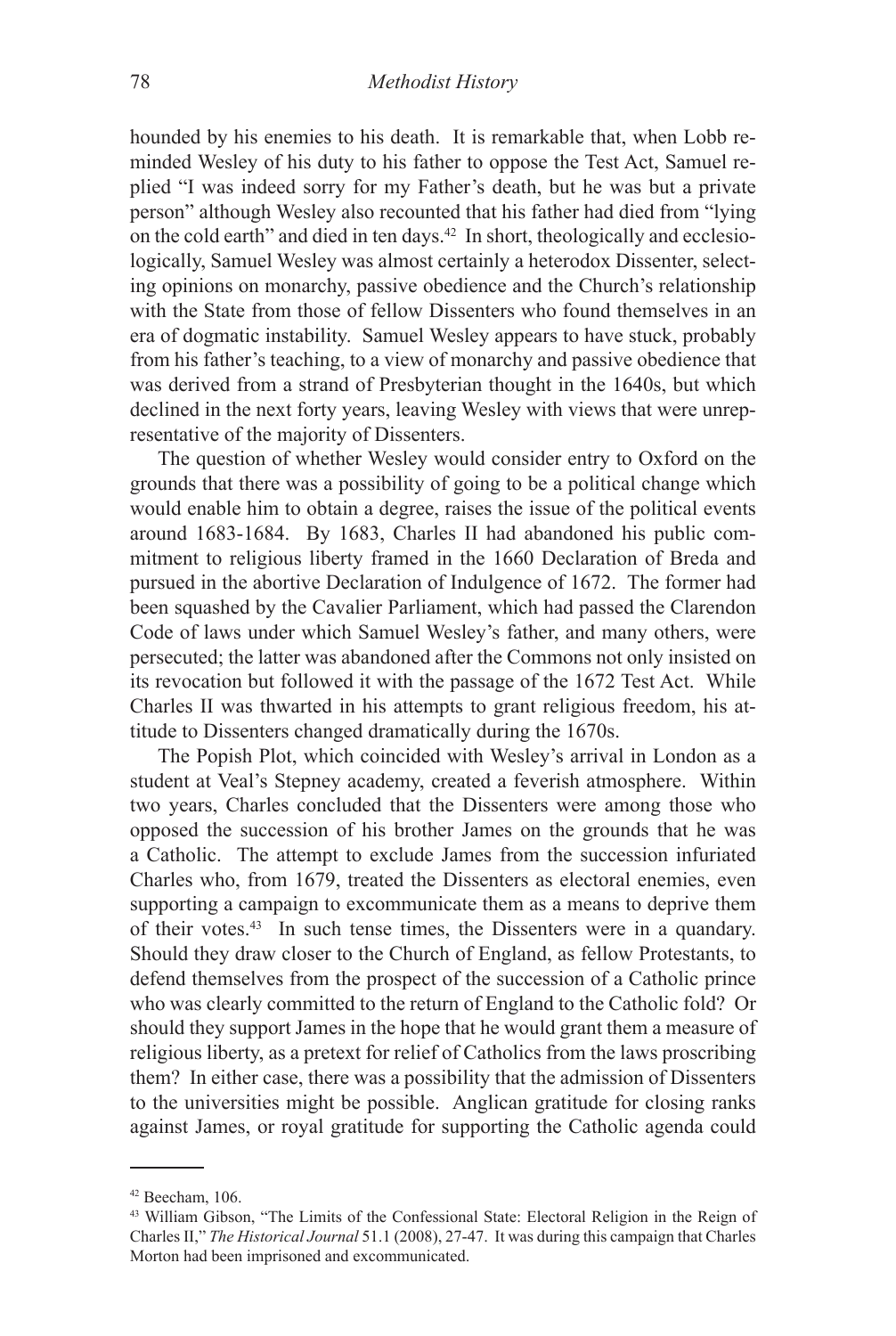secure the Dissenters a range of advantages including the freedom to matriculate at the universities. These were the uncertain times in which Dissenters found themselves.

Undoubtedly some leading Dissenters, like William Penn, Henry Care, Vincent Alsop, Thomas Rosewell and Stephen Lobb, were prepared to go along with James and supported his Catholic regime because they saw it as the best means to achieve religious liberties for Dissenters. Indeed Samuel Wesley—perhaps keen to mitigate his own support for James—claimed that the "flower of English Presbyterian eloquence" was used to welcome James II's Declaration of Indulgence in 1688.<sup>44</sup> But most Dissenters, like Roger Morrice, would not countenance cooperation with James. Arguably the collapse of James's regime hinged not just on the resistance to his rule by the Church of England, but by the unwillingness of most Dissenters to throw their lot in with James.

In fact Wesley was one of those who clung to James, perhaps through an elevated view of kingship and passive obedience, but also perhaps in the hope that religious toleration might be achieved by doing so. Luke Tyerman could not quite believe Samuel Wesley's attachment to James II, despite John Wesley's own admission that "at first his father was very much attached to the interests of James." Tyerman's astonishment undisguised, he wrote of Wesley's attachment to James:

It is deferentially submitted whether this was strictly true. It is scarcely likely that a young man of scholarship and honour, like Samuel Wesley, a young man whose father and grandfather had been ejected from their churches and hunted to their graves by the myrmidons of Stuart perfidy . . . would feel either much attachment, or any attachment at all, to a despotic and royal traitor.<sup>45</sup>

But whatever the embarrassment of nineteenth-century Methodism about it, Samuel Wesley did support James II, and to the very end.<sup>46</sup> After most of his allies had deserted James, in the summer of 1688, when Queen Mary Beatrice gave birth to a son, derided as the "bed pan baby," who was later the Old Pretender, Samuel Wesley was one of those who, at the Sheldonian Theatre in Oxford, read poems they had composed in celebration of the birth. His poem is a high flying expression of obedience and loyalty to the King. When, that summer, Wesley heard James reprove the Magdalen College fellows for their resistance to him, he finally changed his mind and broke with the King.47 Moreover among his undergraduate poems, *Maggots*, composed

<sup>44</sup> *A Defence of a Letter*, 25. Wesley quoted one petition of support in which Dissenters thanked James for "his Declaration [which has] restored God to his Empire over conscience . . . ." <sup>45</sup> Tyerman, 87

<sup>46</sup> Though it must be admitted that Samuel Wesley apparently dined frequently at Exeter College, Oxford with Thomas Dangerfield, a Whig opponent of James II, who was imprisoned in 1685 for his attacks on the King. Dangerfield had eloped with Sarah Annesley, sister of Susanna. So it may be that the Annesley girls was a bond between them. J. McElligott, *Fear, Exclusion and Revolution: Roger Morrice and Britain in the 1680s* (Aldershot: Ashgate Publishing, 2006), 119.

<sup>47</sup> Tyerman, 90-91. Although this happened before the birth of the Prince of Wales.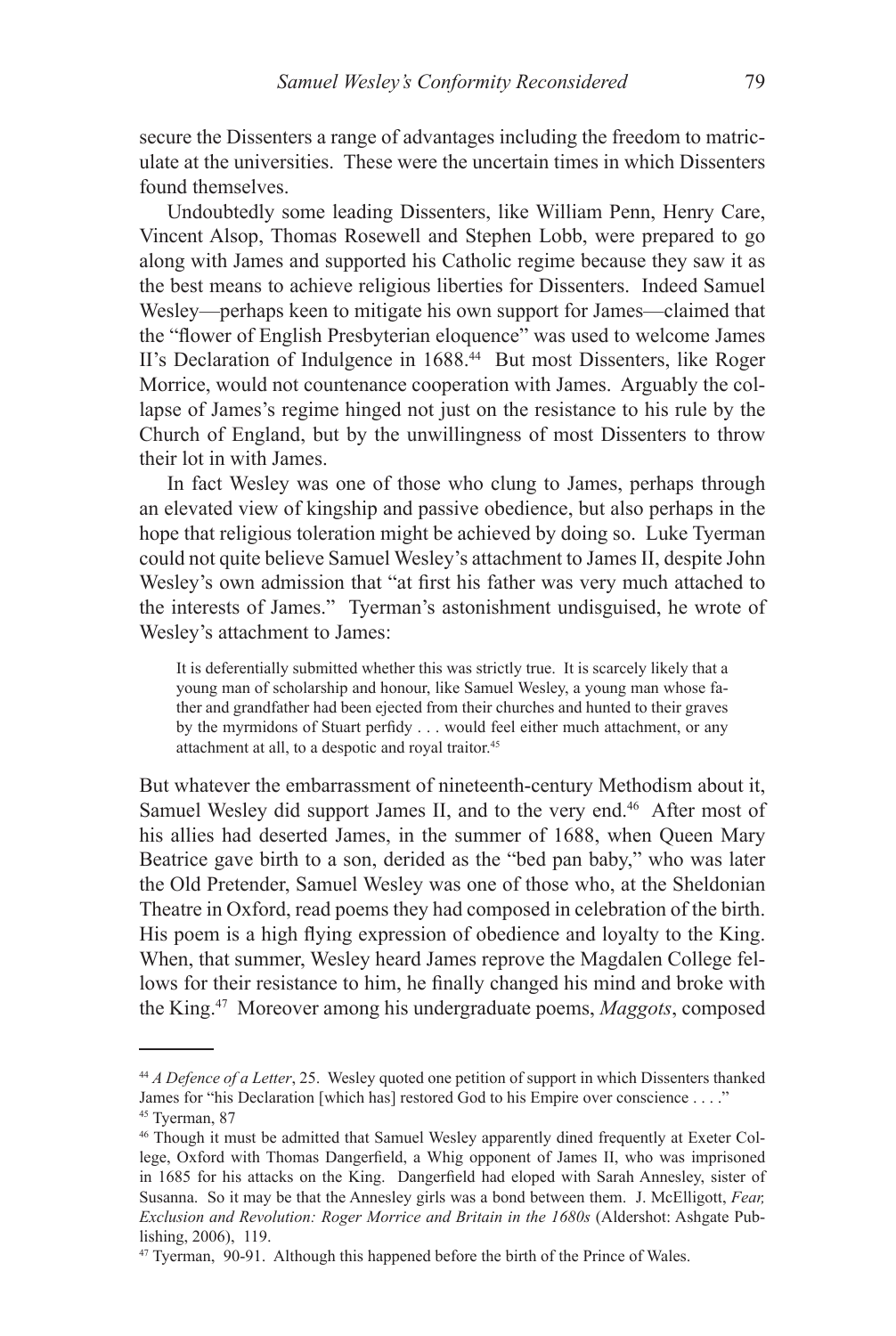and published in 1685 to earn Samuel Wesley money, there is no hint of any censure of James's policies, in contrast to many verses from Anglican hands during this period. So Samuel Wesley could well have thought entry to Oxford in 1684 might have led to graduation in due course without the necessity to conform.

A further important question is what was the nature of Wesley's discourses with William Crabbe that influenced him so profoundly in 1683-1684? Undoubtedly they would have touched on the contemporary arguments for the reunion of the Church and Dissent. First among these was the work of Thomas Tenison and Edward Stillingfleet, who had sought some form of accommodation with Presbyterianism in the 1670s, and which stimulated attempts to present bills to Parliament to ease the lot of the Dissenters.<sup>48</sup> In 1681, Edward Stillingfleet wrote *The Unreasonableness of Separation*, whose argument is apparent from its title. Stillingfleet, like many of his Anglican brethren, held that there was a real and immediate spiritual danger in the division between Protestants. Other clergy made similar arguments, in 1683, for example, Daniel Whitby wrote *The Protestant Reconciler, humbly pleading for condescension to Dissenting brethren in things indifferent and unnecessary, for the sake of peace; and shewing how unreasonable it is to make such things the necessary condition of communion*. The centerpiece of these arguments was the exploration of the adiaphora, the "indifferent things" which separated Anglicans and Dissenters, but which were not necessary for salvation. In fact in the two or three years before 1683-1684 there had been a flood of arguments in favour of Dissenters returning to the Church. In 1685, many of these were collected together and published as *A Collection of Cases, and other Discourses, lately written to recover Dissenters to the Communion of the Church of England, by some divines of the City of London*. 49

The arguments advanced by writers in the *Collection of Cases* were varied. Thomas Tenison, for example, argued that if Dissenters and Anglicans were divided they could not achieve "the keeping out of popery."<sup>50</sup> John Sharp argued that a "plea of conscience when truly made will [not] justify any Dissenter that continues in separation from the Church as established among us." He also suggested that, when a man was mistaken in his judgment, it would be a sin to act on such a mistake; and he argued that doubts were not the same as conscience and a man should not act on doubts.<sup>51</sup> Benjamin Calamy advanced three reasons for not using conscience as a basis for separation. First, "the needless scrupling of lawful things hath done unspeakable mischief to the Church, especially the Church of England;" second, that

<sup>48</sup> R. Thomas, "Comprehension and Indulgence" in Geoffey Nuttall & Owen Chadwick, eds., *From Uniformity to Unity, 1662-1962* (London: SPCK, 1962), 219 ff.

<sup>49</sup> For the importance of the *Collection of Cases*, see W. Gibson, "Dissenters, Anglicans and the Glorious Revolution: The Collection of Cases," *The Seventeenth Century* 22.1 (2007).

<sup>50</sup> *A Collection of Cases, and other Discourses, lately written to recover Dissenters to the Communion of the Church of England, by some divines of the City of London*, 1.250. <sup>51</sup> *A Collection of Cases* 1.399-440.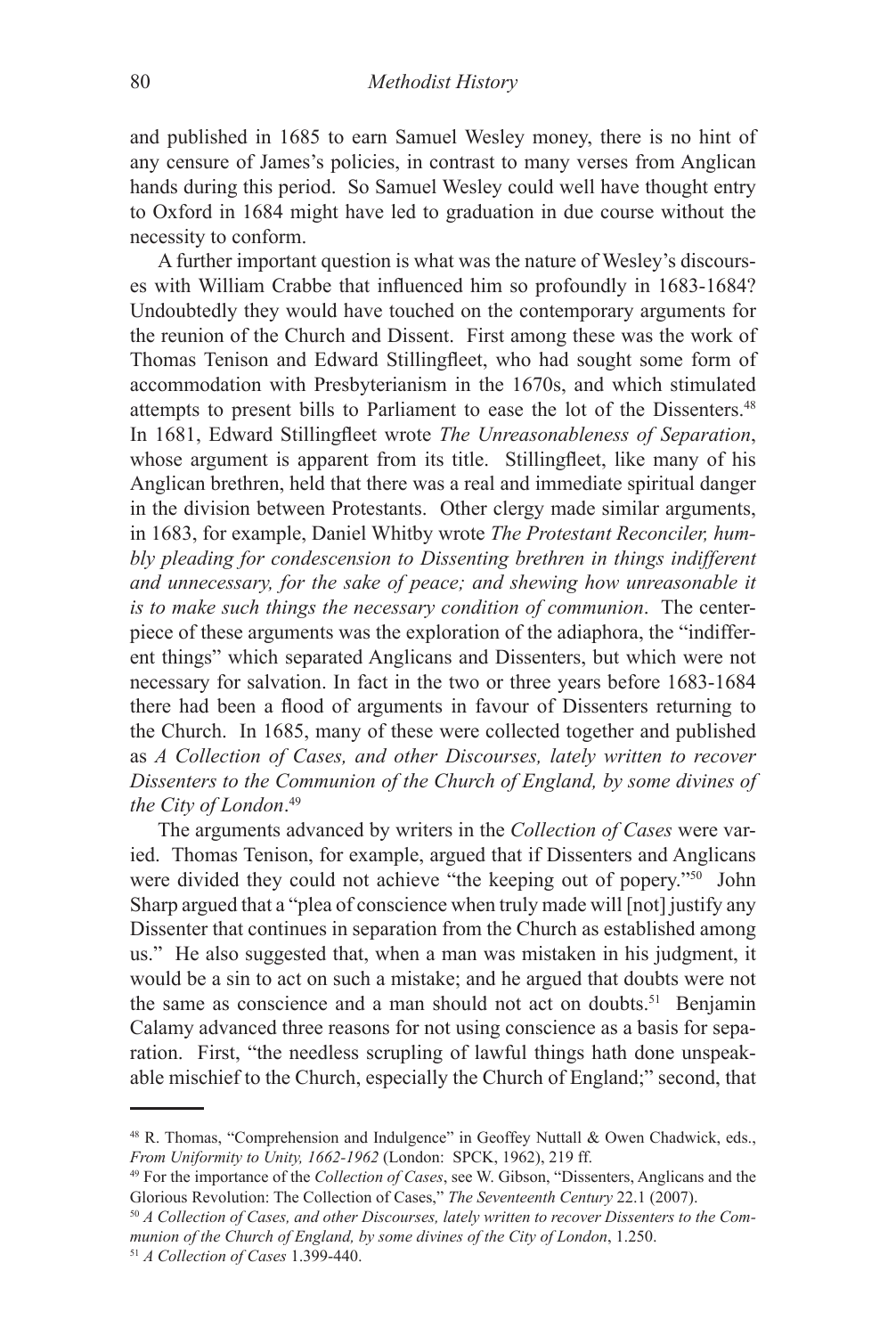paying attention to the "necessary and substantial duties of religion . . . will make you less concerned about things of an inferior and indifferent nature" and finally, "if men cannot . . . conquer their scruples then they are advised to lay them aside, to throw them out of their minds, as dangerous temptations and act positively against them."52 Calamy also questioned "whether there doth lie any obligation upon a private Christian to [be] absent from his parish church or to forebear the use of forms of prayer and ceremonies by law appointed, for fear of offending or scandalising his weak brother." Calamy's response was that the scriptural rules about "scandalizing" weak brethren only related to the conditions of the early Church, and that great and equal scandal was now done to the Church by the separation of Dissenters.<sup>53</sup> William King responded to Dissenters' concerns that the Anglican liturgy was a human invention, he agreed with Dissenters that "it belongs only to God to give rules how he will be worshipped," but argued that the Anglican liturgy had been constructed using the Psalms, features from the Gospels such as the Lord's Prayer, and the letters of St. Paul, all of which formed a scriptural foundation.<sup>54</sup>

The effect of this outpouring of Anglican sermons and tracts which sought to recover Dissenters to the Church was dramatic. A number of leading Dissenters, Thomas Jolley, Isaac Archer, Richard Baxter and Matthew Sylvester among them, recognized a sea-change in their relationship with the Anglicans.55 There is no hard evidence that William Crabbe and Samuel Wesley read these sermons and tracts, but it seems highly likely that they did. If they did, Samuel Wesley's earlier concern that the Church was hostile to Dissent might have been resolved, and another obstacle cleared in the path to conformity. What is obvious from Wesley's own writing is that he was strongly committed to the idea of a "national church," a theme as strong in Dissenter thought as in Anglican.<sup>56</sup> Moreover, the focus of the *Collection of Cases* on adiaphora certainly influenced Wesley. In *A Letter from a Country Divine* he reflected that "[t]he churches of all nations had different customs, which tho' not essential to salvation, were so to communion; that they themselves had such Constitutions in their private church-government . . . ." Wesley wrote that he found "to my surprise, Bishops in all ages and places in the world over." He commented that "the further I look'd, still more the mist cleared up."57 Thus the contemporary debates regarding the need for Anglicans and Dissenters to unite were the backdrop to Samuel Wesley's conversations with Crabbe. There can be little doubt that Wesley found himself thinking that those elements which kept Anglicans and Dissenters sepa-

<sup>52</sup> *A Collection of Cases*, 2.10-30.

<sup>53</sup> *A Collection of Cases*, 2.41-90.

<sup>54</sup> *A Collection of Cases*, 2.362-373.

<sup>55</sup> William Gibson, "Dissenters, Anglicans and the Glorious Revolution," (2007).

<sup>56</sup> *A Defence of a Letter*, 8.

<sup>57</sup> *A Letter from a Country Divine*, 6-7. Wesley was ashamed that "we almost universally entertain'd a mortal aversion to the Episcopal order . . ." and asked God and the Church to forgive his role in it. *A Defence of a Letter*, 4.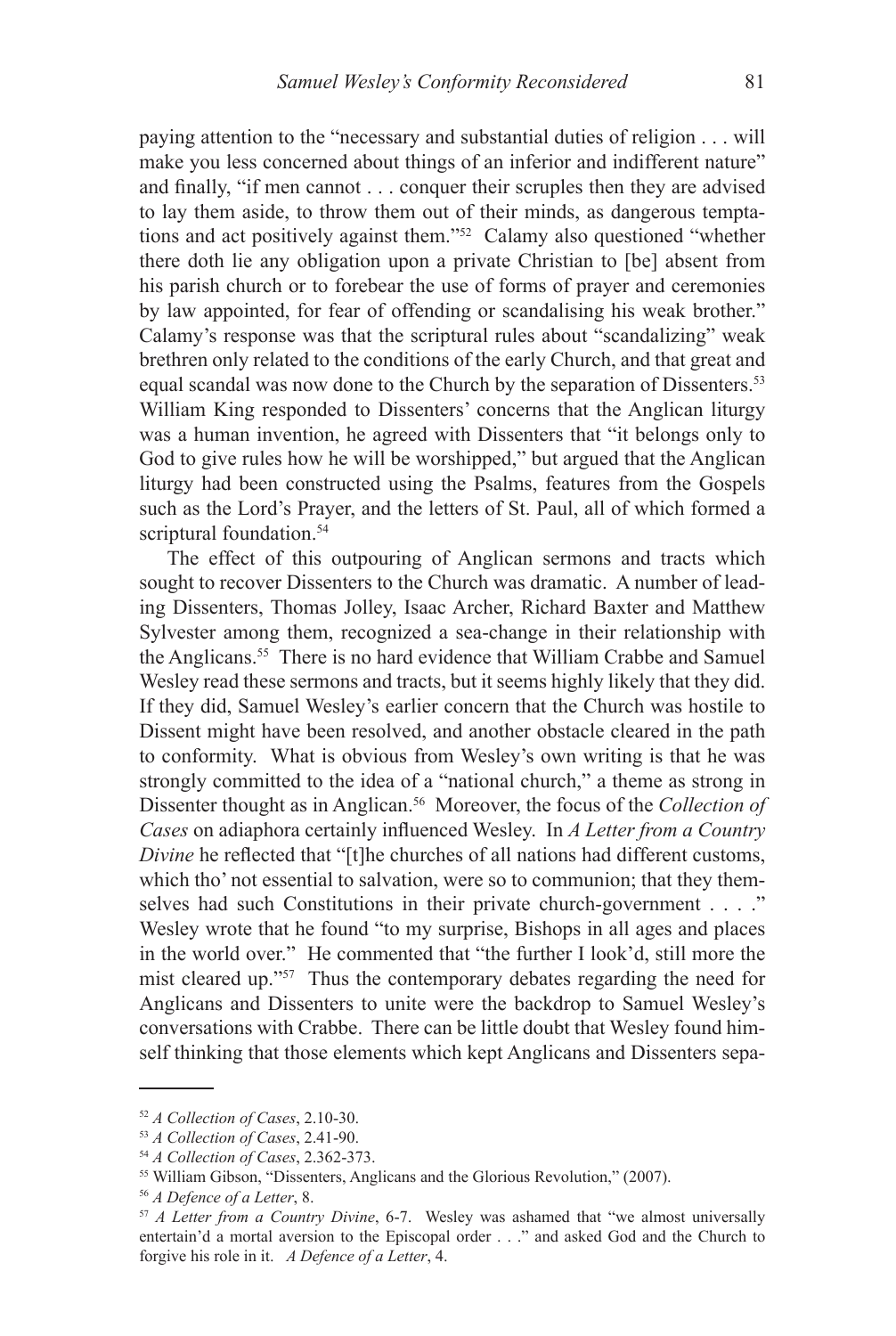rated were not important for his salvation.

The influence of Samuel Wesley's wife on Samuel's decisions regarding conforming hitherto have not been examined by earlier generations of historians. Susanna Annesley, who Samuel married in November, 1688, was already conformed to the Church of England before they met. Despite her upbringing in a staunchly Dissenting household, Susanna conformed to the Church of England on grounds of conscience when she was just twelve in 1681.58 Soon afterwards, Susanna got to know Samuel Wesley—probably at the marriage of her sister Elizabeth to John Dunton in 1682—and their friendship was born from long theological conversations. Susanna was clearly a forceful, spirited girl, and as Samuel Wesley's mind was turning to conformity, her voice added a further impetus to subscribe to the Thirty-Nine Articles. Susanna equally admitted that her conversations with Samuel Wesley saved her from a drift to Socinianism. Presumably these conversations were maintained throughout Samuel's time at Oxford, since they married within three months of his graduation.<sup>59</sup> By later accounts, Susanna was both well-educated and forceful in her opinions, so it seems reasonable to credit her with some influence over Samuel Wesley's opinions.

In the 1680s, as Samuel Wesley was contemplating conformity, the Dissenting ministry was undergoing a change. The traditional, inflexible Presbyterian ministry, founded on Puritan principles of the "godly community" was declining. Those "fanatical preachers," like Joseph Alleine, who suffered imprisonment and privation, often died early as a consequence. The Dissenting clergy of the following generation were very different. Not only had the new generation not suffered the ejection of the "Black Bartholomew" in 1662, but they had also been strongly influenced by the writings of the Cambridge Platonists.

The Cambridge Platonists, such as Ralph Cudworth, Henry More and Benjamin Whichcote, argued for rationalism and moderation. They believed that reason was the proper judge of all disagreements, and advocated dialogue between the Puritans and the High Church Anglicans. The emphasis of the Platonists was not on the "godly community" but on rational Christianity in which reason and moderation should influence people in their daily and spiritual lives. This post-Puritan expression of ministry was far closer to the Anglican than to the Presbyterian model and enabled the majority of the Platonists to conform to the Church of England. The Cambridge Platonists were responsible for the conformity of many Dissenters.<sup>60</sup> Among them was Samuel Wesley.

In 1704, Samuel Wesley wrote that, "I have often reflected on my leaving them; I have thought of it, before I went, for it was not done rashly or suddenly, as well as since, and particularly at this present I own I fled

<sup>58</sup> C. Wallace, *Susanna Wesley: The Complete Writing* (Oxford: Oxford UP, 1997), 71.

<sup>59</sup> C. Wallace, "Susanna Wesley [nee Annesley], 1669-1742" in *Oxford Dictionary of National Biography*.

<sup>60</sup> Gerald R. Cragg, ed., *The Cambridge Platonists* (New York: Oxford UP, 1968).